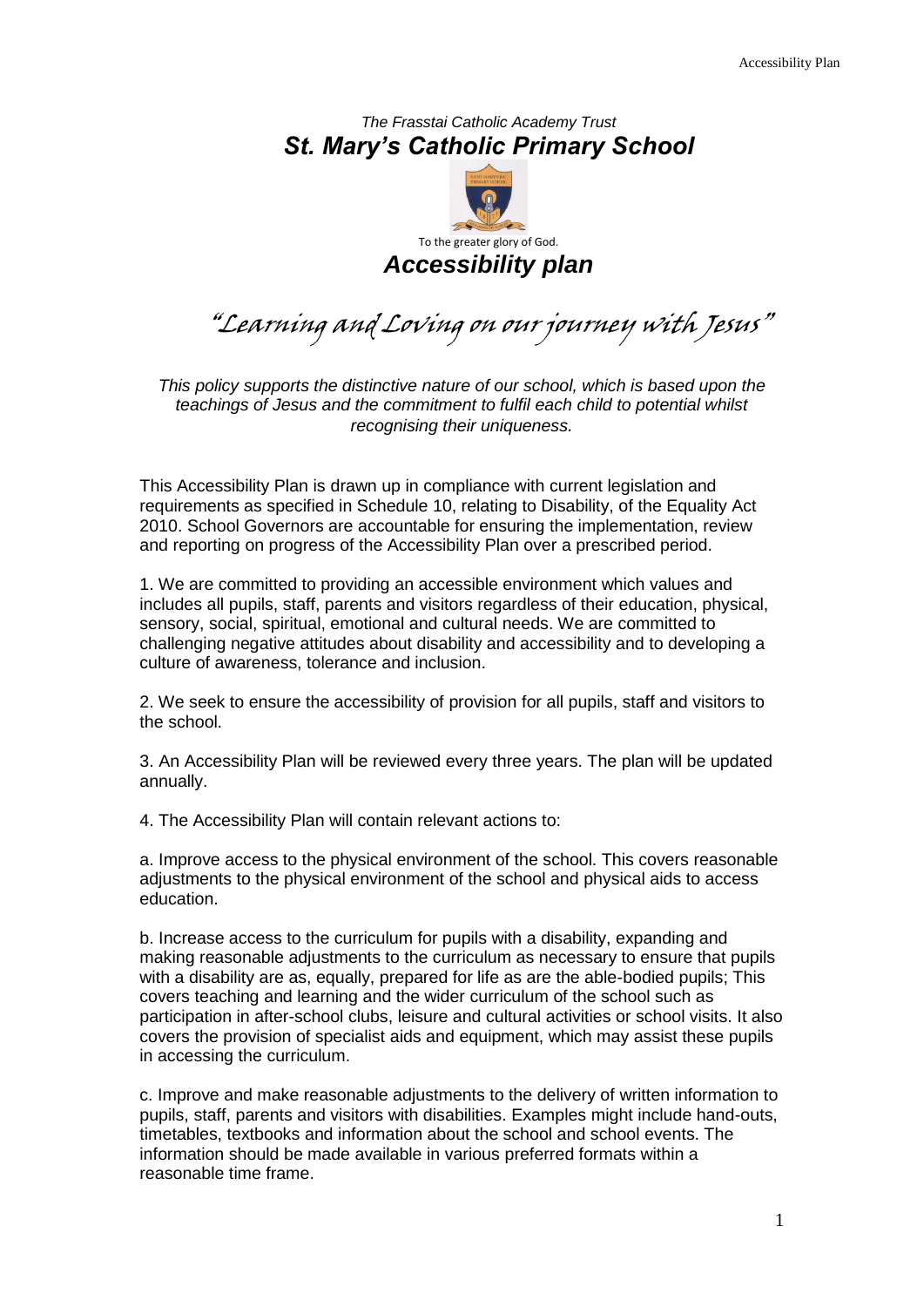5. The Plan will be monitored through the Teaching and Learning and Premises Committees of the Governors.

6. The Plan will be monitored by Ofsted as part of their inspection cycle.

7. We acknowledge that there is a need for on-going awareness raising and training for staff and governors in the matter of disability discrimination and the need to inform attitudes on this matter.

## **Increasing access for disabled pupils to the school curriculum**

Improving teaching and learning lies at the heart of the school's work. Through selfreview, performance management and Continuous Professional Development (CPD), we aim to enhance staff knowledge, skills and understanding to promote excellent teaching and learning for all children. We aim to meet every child's needs within mostly mixed ability (with some setting where appropriate), inclusive classes. It is a core value of the school that all children are enabled to participate fully in the broader life of the school. Consequently, all children have always been permitted to attend age relevant after school clubs, leisure and cultural activities and educational visits. The only exception would occur if a child had breached school rules when deprivation of club attendance may be used as a suitable short term sanction and to ensure the safety of others.

| Target                                  | <b>Strategies</b>                                                                                                                                                                                                                                                                                       | Timescale   | Responsibilty                        | <b>Success Criteria</b>                                                                                     |
|-----------------------------------------|---------------------------------------------------------------------------------------------------------------------------------------------------------------------------------------------------------------------------------------------------------------------------------------------------------|-------------|--------------------------------------|-------------------------------------------------------------------------------------------------------------|
| Increase confidence of                  | Be aware of                                                                                                                                                                                                                                                                                             | Ongoing     | <b>SENCO</b>                         | <b>Raised staff</b>                                                                                         |
| all staff in differentiating            | staff training                                                                                                                                                                                                                                                                                          |             | Inclusion                            | awareness for                                                                                               |
| the curriculum                          | needs for                                                                                                                                                                                                                                                                                               |             | Manager                              | strategies for                                                                                              |
|                                         | curriculum                                                                                                                                                                                                                                                                                              |             |                                      | differentiation                                                                                             |
|                                         | access.                                                                                                                                                                                                                                                                                                 |             |                                      | and increased                                                                                               |
|                                         | CPD for dyslexia                                                                                                                                                                                                                                                                                        |             |                                      | pupil participation                                                                                         |
|                                         |                                                                                                                                                                                                                                                                                                         |             |                                      |                                                                                                             |
|                                         |                                                                                                                                                                                                                                                                                                         |             |                                      |                                                                                                             |
|                                         |                                                                                                                                                                                                                                                                                                         |             |                                      |                                                                                                             |
|                                         |                                                                                                                                                                                                                                                                                                         |             |                                      |                                                                                                             |
|                                         |                                                                                                                                                                                                                                                                                                         |             |                                      |                                                                                                             |
|                                         |                                                                                                                                                                                                                                                                                                         |             |                                      |                                                                                                             |
|                                         |                                                                                                                                                                                                                                                                                                         |             |                                      |                                                                                                             |
| Use ICT software                        | Install software                                                                                                                                                                                                                                                                                        | As required | ICT support                          | Wider use of ICT                                                                                            |
| to support learning                     | where needed                                                                                                                                                                                                                                                                                            |             | services                             | resources to                                                                                                |
|                                         |                                                                                                                                                                                                                                                                                                         |             |                                      | support learning                                                                                            |
|                                         |                                                                                                                                                                                                                                                                                                         |             |                                      |                                                                                                             |
|                                         |                                                                                                                                                                                                                                                                                                         |             |                                      |                                                                                                             |
|                                         |                                                                                                                                                                                                                                                                                                         |             |                                      |                                                                                                             |
|                                         |                                                                                                                                                                                                                                                                                                         |             |                                      |                                                                                                             |
|                                         |                                                                                                                                                                                                                                                                                                         |             |                                      |                                                                                                             |
|                                         |                                                                                                                                                                                                                                                                                                         |             |                                      |                                                                                                             |
|                                         |                                                                                                                                                                                                                                                                                                         |             |                                      |                                                                                                             |
|                                         |                                                                                                                                                                                                                                                                                                         |             |                                      |                                                                                                             |
| Educational<br>Visits accessible to all | friendly classrooms,<br><b>Autistic Spectrum</b><br>Disorder (ASD)<br>friendly classrooms<br>and a wide range<br>of differentiation<br>tools including<br>Online learning<br>Guidance given to<br>staff on making<br>trips accessible.<br>Venues are vetted<br>and risk assessed<br>for appropriateness | As required | <b>SENCO</b><br>Inclusion<br>Manager | teaching<br>All pupils can<br>access all<br>educational visits<br>and take part in a<br>range of activities |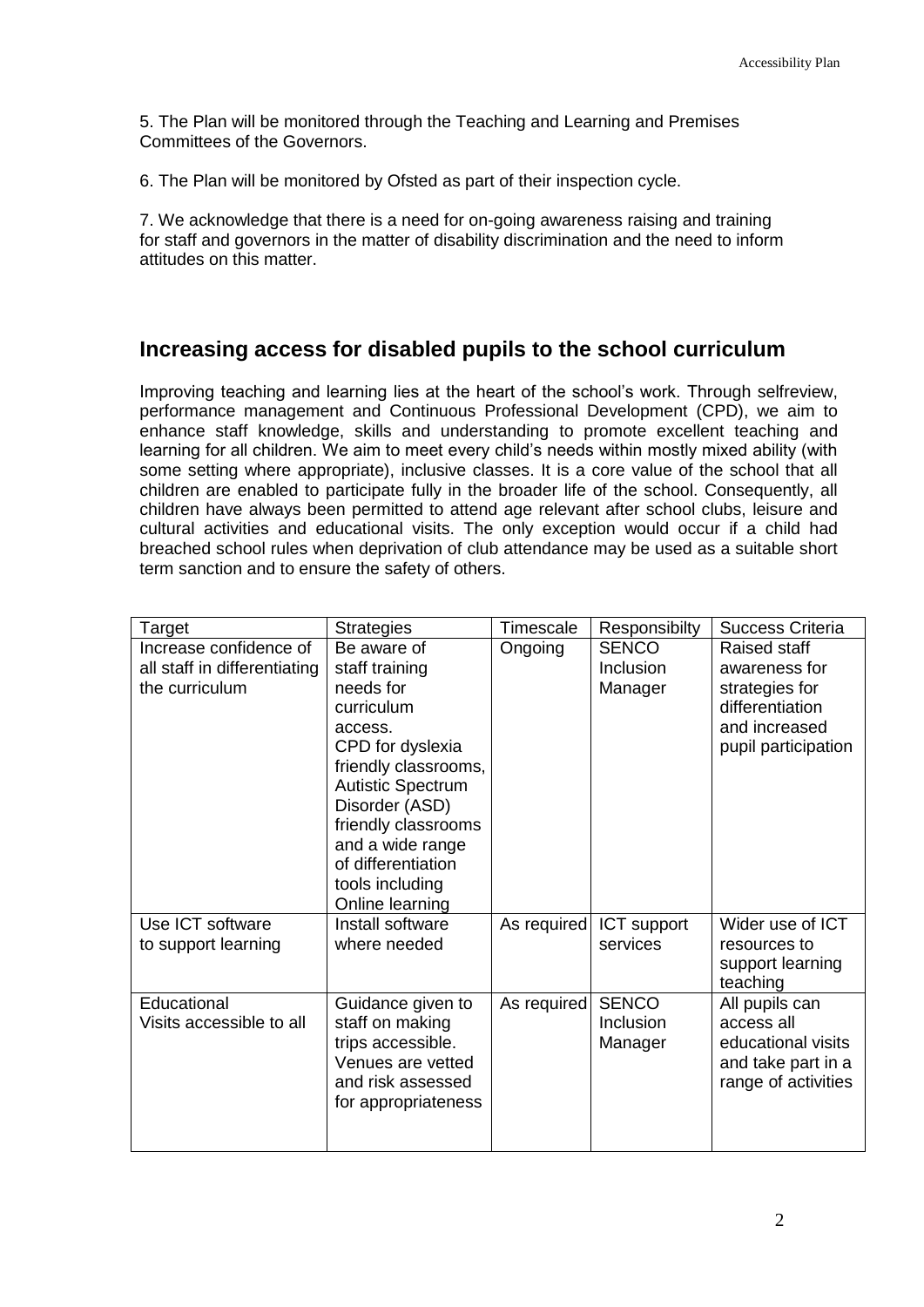## **Improving access to the physical environment of the school**

Provision, in exceptional cases, will be negociated when a pupil's specific needs are known as they enter the school.

| Target                                                                                                                      | <b>Strategies</b>                                                                                                                                                                                                                                  | Time-scale      | <b>Responsibilty</b>                 | Success criteria                                                                                                                                                                                                                        |
|-----------------------------------------------------------------------------------------------------------------------------|----------------------------------------------------------------------------------------------------------------------------------------------------------------------------------------------------------------------------------------------------|-----------------|--------------------------------------|-----------------------------------------------------------------------------------------------------------------------------------------------------------------------------------------------------------------------------------------|
| The school is<br>aware of the<br>access needs of<br>disabled pupils,<br>staff, governors,<br>parents/carers<br>and visitors | To create access<br>plans for<br>Individual<br>pupils as part<br>of the IEP/<br><b>Provision Map</b><br>process.<br>Be aware of all<br>stakeholders<br>access needs<br>and meet as<br>appropriate.<br>Consider needs<br>at recruitment<br>process. | As<br>required  | <b>SENCO</b><br>Inclusion<br>Manager | IEP's are in place<br>and staff are<br>aware of pupils<br>needs.<br>All stakeholders<br>feel confident<br>that they have<br>full access to the<br>school.<br>Access issues<br>do not influence<br>recruitment and<br>retention of staff |
| Layout of school<br>to allow access<br>for all pupils to<br>all areas                                                       | Consider needs<br>Of disabled<br>Pupils, parents,<br>Carers or<br>visitors                                                                                                                                                                         | As<br>requiured | Head,<br>Governors<br>Site manager   | Access for all                                                                                                                                                                                                                          |
| Ensure all<br>disabled pupils<br>can be safely<br>evacuated                                                                 | All staff are<br>aware of their<br>responsibilities<br>in realtion to<br>disabled pupils                                                                                                                                                           | On-going        | <b>SENCO</b><br>Inclusion<br>Manager | All disabled<br>pupils and staff<br>are safe in the<br>event of a fire                                                                                                                                                                  |

## **Improving the delivery of written information to disabled pupils**

This will include planning to make written information that is normally provided by the school to its pupils available to disabled pupils and parents. Examples might include handouts, textbooks and information about school events. The information should take account of pupils' disabilities and pupils' and parents preferred formats and be made available within a reasonable timeframe.

| <b>Targets</b>       | <b>Strategies</b> | Time-scale | Responsibilty               | <b>Success Criteria</b> |
|----------------------|-------------------|------------|-----------------------------|-------------------------|
| Review information   | Provide           |            | As required   School office | All parents             |
| to parents carers to | information in    |            |                             | receive                 |
| ensure it is         | clear simple      |            |                             | information and         |
| accessible           | English.          |            |                             | the help they need      |
|                      | The School        |            |                             | to be informed          |
|                      | office will       |            |                             |                         |
|                      | support and       |            |                             |                         |
|                      | help parents to   |            |                             |                         |
|                      | access            |            |                             |                         |
|                      | information and   |            |                             |                         |
|                      | complete forms    |            |                             |                         |